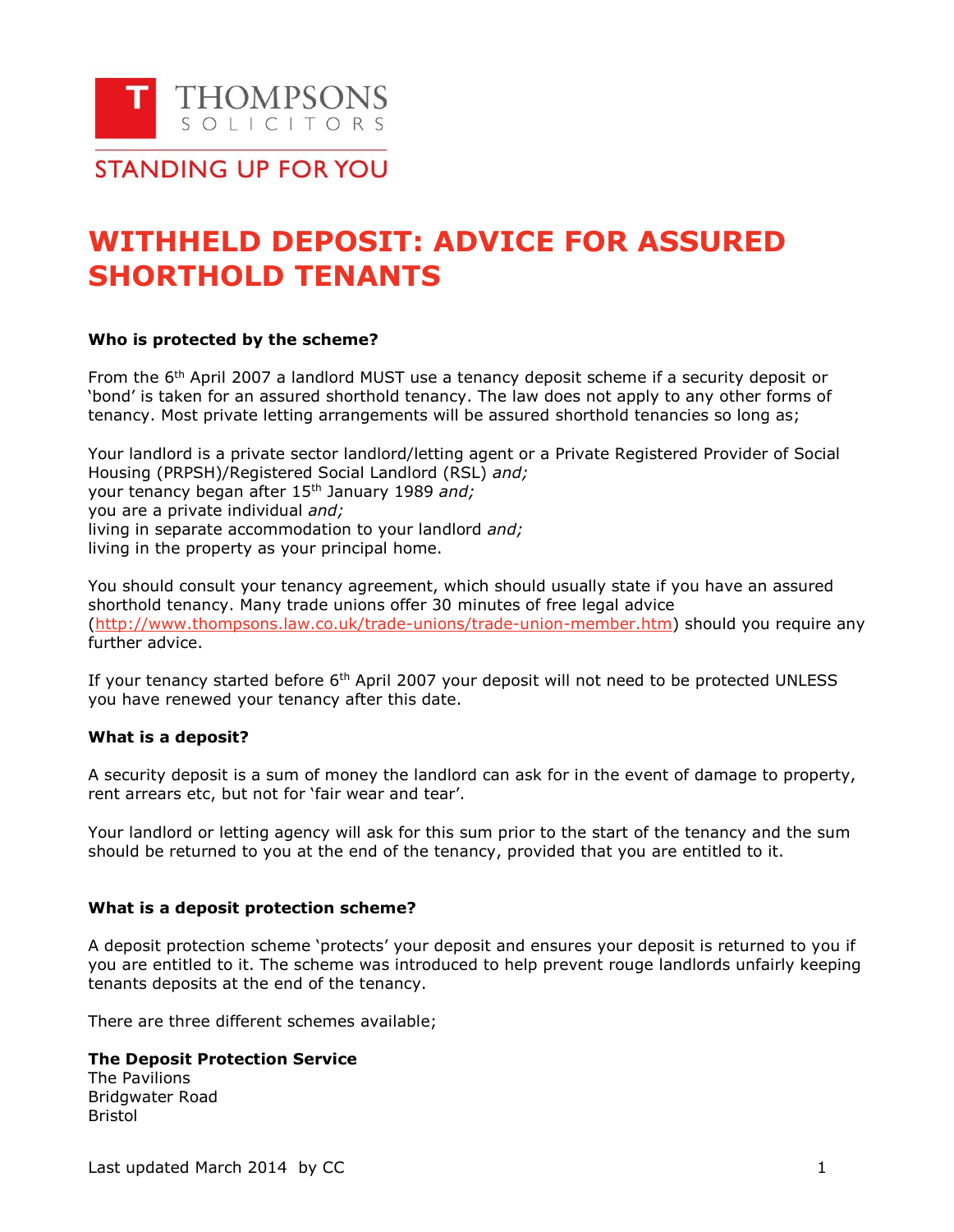BS99 6AA Tel: 0844 472 7000 E-mail: [enquiries@depositprotection.com](mailto:enquiries@depositprotection.com) Website: [www.depositprotection.com](http://www.depositprotection.com/)

# **The Dispute Service Limited**

PO Box 1255 Hemel Hempstead Hertfordshire HP1 9GN Tel: 0845 226 7837 Fax: 01442 253193 E-mail: [deposits@tds.gb.com](mailto:deposits@tds.gb.com) Website: [www.thedisputeservice.co.uk](http://www.thedisputeservice.co.uk/)

#### **mydeposits**

Ground Floor Kingmaker House Station Road New Barnet Hertfordshire EN5 1NZ Tel: 0844 980 0290 (Mon-Fri 8.30am-5.30pm) Fax: 0845 634 3403 E-mail: [customerservices@mydeposits.co.uk](mailto:customerservices@mydeposits.co.uk) Website: [www.mydeposits.co.uk](http://www.mydeposits.co.uk/)

It is up to the landlord which scheme s/he uses. You will have protection in all three but the schemes are different. The Deposit Protection Service is the more commonly used scheme, this is a custodial scheme which 'holds onto' your deposit on behalf of your landlord. The insurance based schemes allow the landlord to 'hold on' to your deposit but guarantee the deposit to you if the landlord refuses to pay at the end of the tenancy (if you are entitled to it!).

More information can be found on each of the scheme's website or at [http://www.direct.gov.uk.](http://www.direct.gov.uk/)

# **What do I have to do?**

As a tenant you do not have to do anything. It would be advisable to ask your landlord or letting agency which deposit protection scheme they will be using.

Once your deposit is protected you will be sent paperwork from either the deposit protection scheme or your landlord containing the details of your deposit and the scheme it is protected in. You should make sure you keep the details of the scheme safe as you will need it to claim your deposit back.

#### **What does my Landlord have to do?**

If your tenancy started after  $6<sup>th</sup>$  April 2007 but before the  $6<sup>th</sup>$  April 2012, your landlord must protect your deposit in one of the schemes within 14 days of receiving your deposit.

For tenancies which started after 6th April 2012 your landlord must protect your deposit within 30 days of receiving your deposit.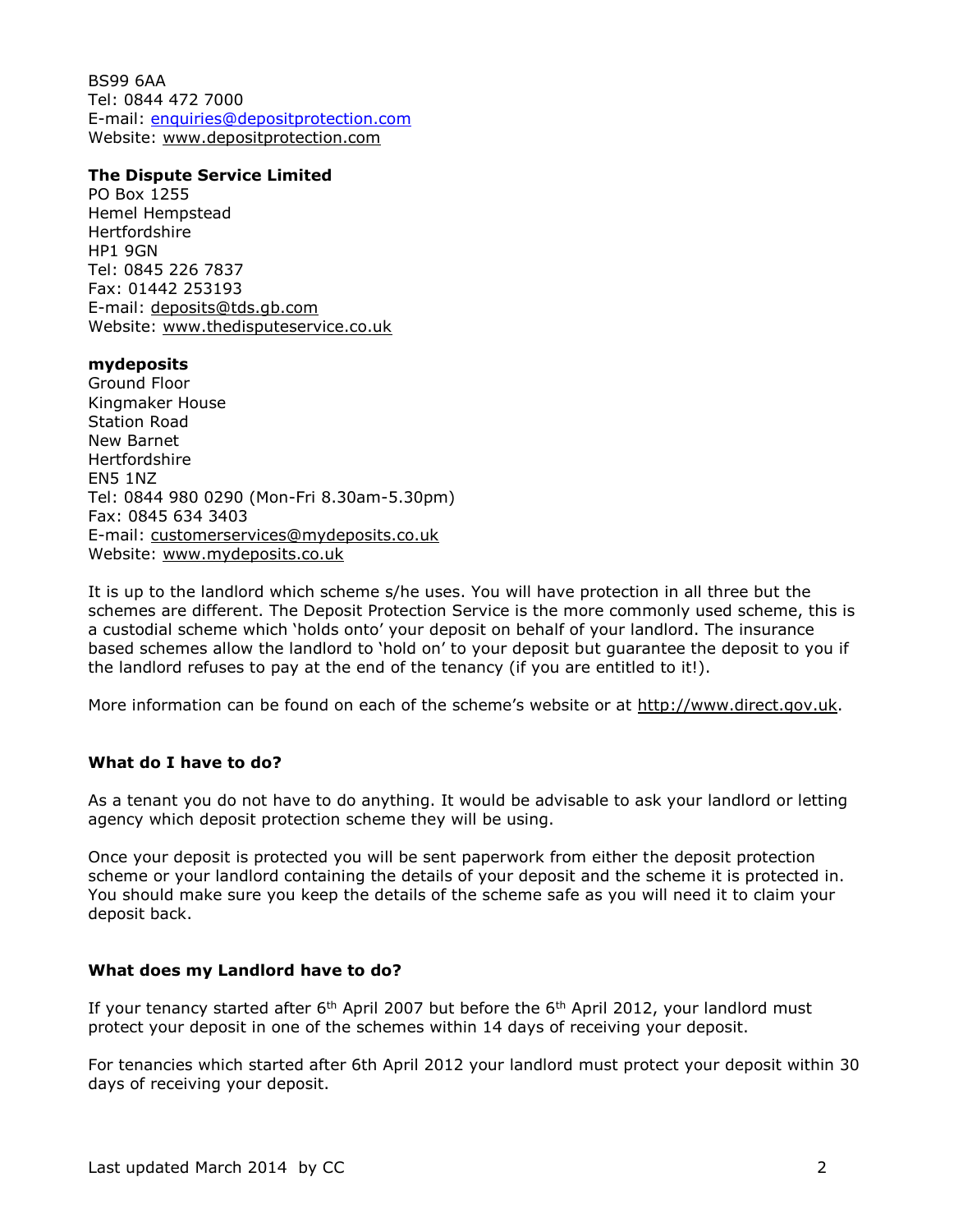Your landlord is also required to write to you within 30 days of him/her receiving the deposit providing details of the deposit and which scheme s/he is using.

Your landlord will not have protected the deposit by putting it in a separate bank account. It must be entered into one of the above schemes.

If a landlord fails to protect a deposit paid on or after 6 April 2007 or does not provide you with the details of where your deposit is being kept you can take Court action to recover your deposit and receive three times the amount of your deposit as compensation!

Your landlord will not be able to evict you using the accelerated possession procedure if they have not protected your deposit. This means unless you give your landlord 'grounds' to evict you under Section 8 of the Housing Act (being two months in rent arrears, damaging the property etc) your landlord will not be able to evict you until s/he protects the deposit. For more details on possession please read the Thompsons Solicitors guide to Repossession in Assured Shorthold Tenancies.

# **I have left the property – How do I get my deposit back?**

You should firstly contact the deposit protection scheme and request your deposit back. The scheme will contact the landlord and ask if the deposit requested can be returned. If the landlord agrees to this request the scheme will authorise the repayment and you will receive the deposit back.

If you have damaged the property or have outstanding rent arrears your landlord has a right to withhold part or all of the deposit.

If the landlord does not agree to your request for your deposit, you have three options,

you can cancel your request/accept your landlord's reduced offer.

*or*

you can challenge the landlord's decision through the schemes alternative dispute resolution service.

*or*

you can challenge your landlord's decision in the [Small Claims Court.](small%20claims%20fact%20sheet.doc)

You have 6 years from the date the deposit became payable to take the matter to Court to get your deposit back. Whilst you won't be able to get three times the amount of the deposit as compensation, if the landlord pays you back the deposit before you get to Court, you have the right to challenge the landlord's decision to keep part or all of the deposit.

After taking legal advice, you could issue proceedings in the Small Claims Court (in your local County Court) which deal with cases under £10,000. You will need to obtain a N1 form from the County Court or online at http://www.hmcourts-service.gov.uk/. A fee will be payable, how much will depend on how much you are claiming. You should also read the Thompsons Solicitors guide to the [Small Claims Court.](small%20claims%20fact%20sheet.doc)

# **My landlord failed to protect my deposit – What do I do?**

If your landlord has failed to protect your deposit the Courts will order your landlord to protect the deposit and award you three times the amount of the deposit as compensation under s213-214 of The Housing Act 2004. So if your deposit was £500 your will claim for £2000 (your deposit plus three times the deposit as compensation).